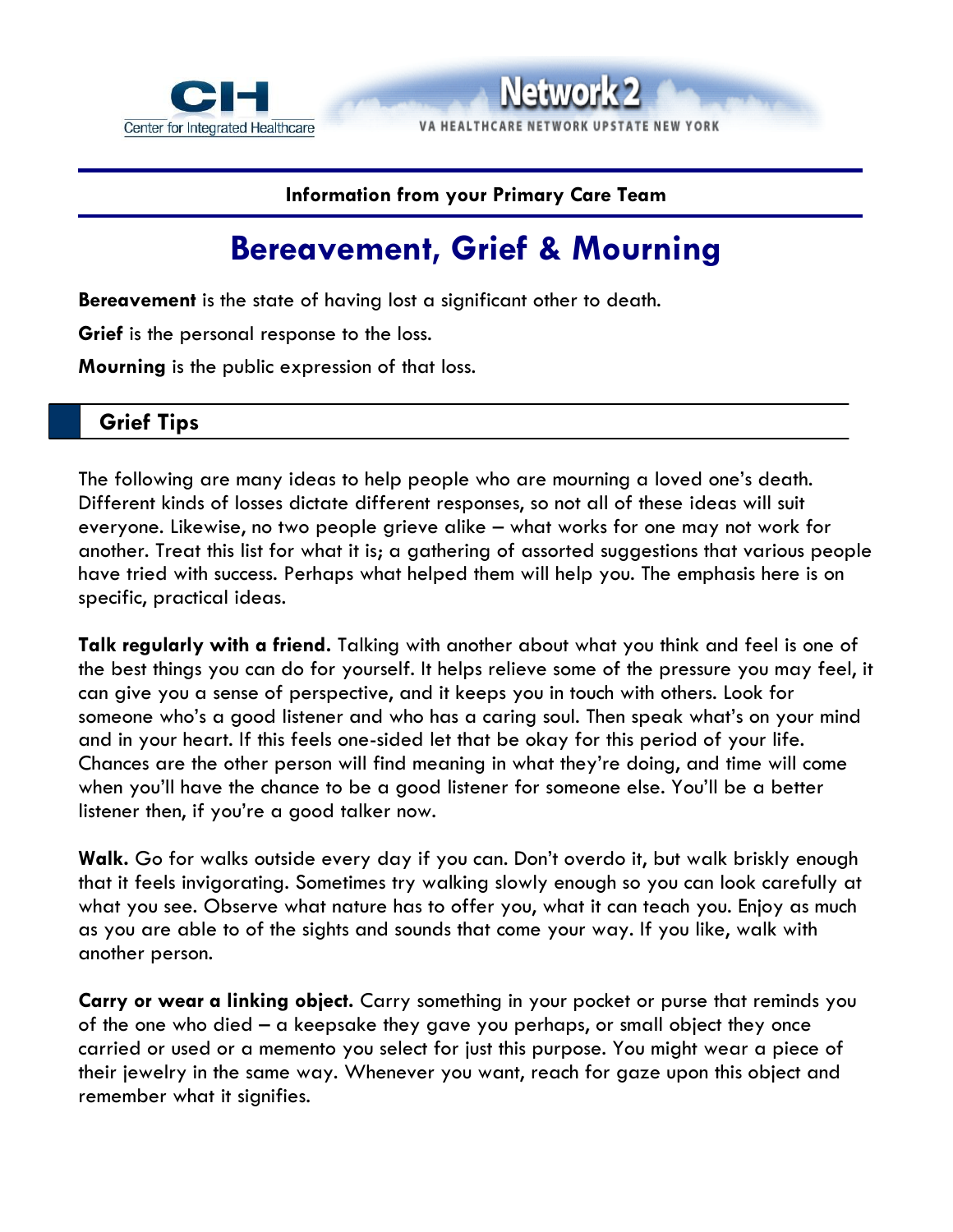**Visit the grave.** Not all people prefer to do this. But if it feels right to you, then do so. Don't let others convince you this is a morbid thing to do. Spend whatever time feels right there. Stand or sit in the quietness and do what comes naturally: be silent or talk, breathe deeply or cry, recollect or pray. You may wish to add your distinctive touch to the gravesite – straighten it a bit, or add little signs of your love.

**Create a memory book.** Compile photographs, which document your loved one's life. Arrange them into some sort of order so they tell a story. Add other elements if you want: diplomas, newspaper clippings, awards, accomplishments, and reminders of significant events. Put all this in a special binder and keep it for other people to look at if they wish. Go through it on your own if you desire. Reminisce as you do so.

**Recall your dreams**. Your dreams often have important things to say about your feelings and about your relationship with the one who died. Your dreams may be scary or sad, especially early on. They may seem weird or crazy to you. You may find that your loved one appears in your dreams. Accept your dreams for what they are and see what you can learn from them. No one knows that better than you.

**Tell people what helps you and what doesn't.** People around you may not understand what you need. So tell them. If hearing your loved one's name spoken aloud by others feels good, say so. If you need more time alone, or assistance with chores you're unable to complete, or an occasional hug, be honest. People can't read your mind, so you'll have to speak it.

**Write things down.** Most people who are grieving become more forgetful than usual. So help yourself remember what you want by keeping track of it on paper or with whatever system works best for you. This may include writing down things you want to preserve about the person who has died.

**Ask for a copy of the memorial service.** If the funeral liturgy or memorial service holds special meaning for you because of what was spoken or read, ask for the words. Whoever participated in that ritual will feel gratified that what they prepared was appreciated. Turn to these words whenever you want. Some people find that these thoughts provide even more help weeks and months after the service.

**Remember the serenity prayer.** This prayer is attributed to theologian Reinhold Niebuhr, but it's actually an ancient German prayer. It has brought comfort and support to many that have suffered various kinds of afflictions. "God grant me the serenity to accept the things I cannot change; courage to change the things I can; and wisdom to know the difference."

**Create a memory area at home.** In a space that feels appropriate, arrange a small table that honors the person: a framed photograph or two, perhaps a prized possession or award or something they created or something they loved. This might be placed on a small table, a mantel or a desk. Some people like to use a grouping of candles, representing not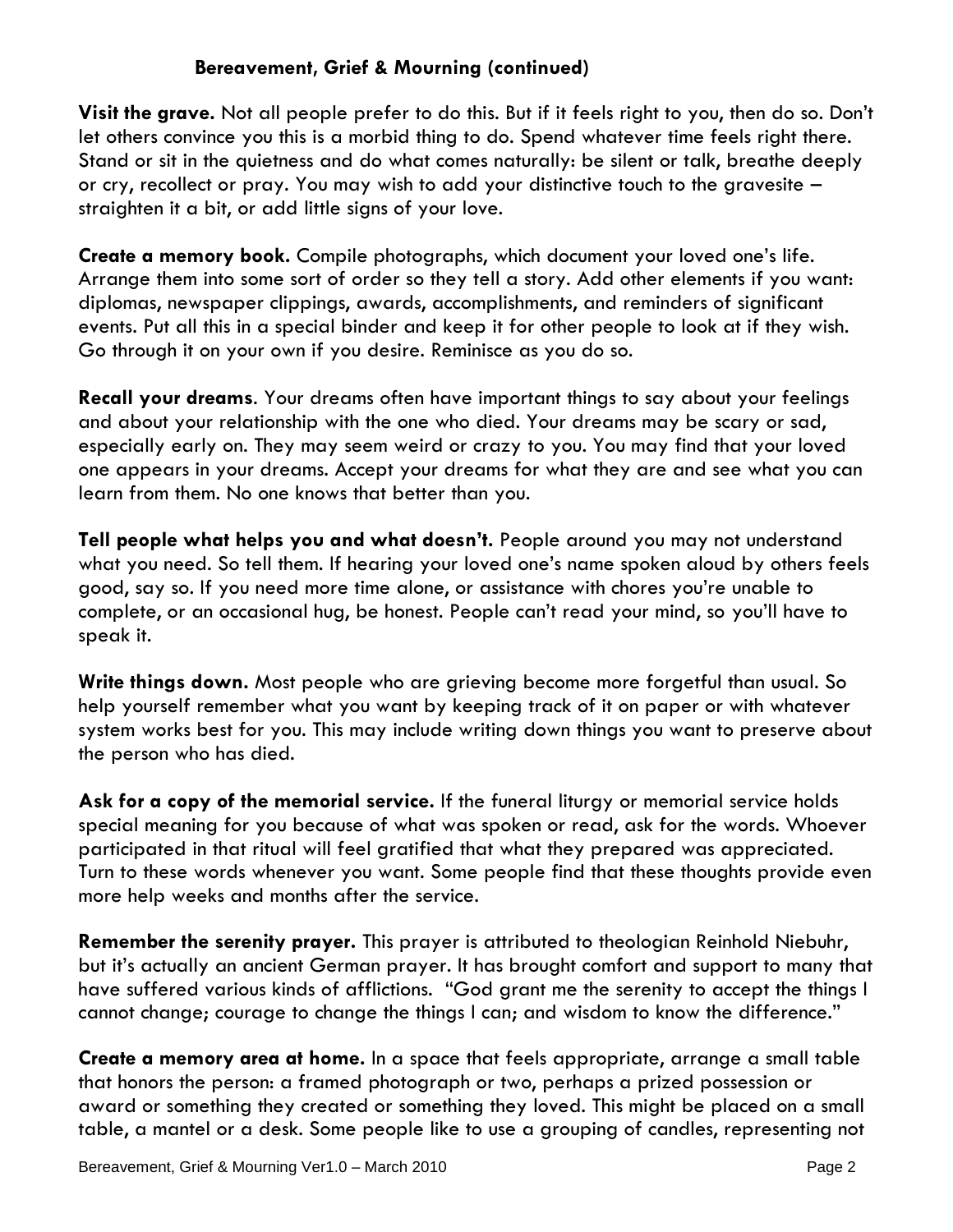just the person who died but others who have died as well. In that case a variety of candles can be arranged each representing a unique life.

**Drink water.** Grieving people can easily become dehydrated. Crying can naturally lead to that. And with your normal routines turned upside down, you may simply not drink as much or as regularly as you did before this death. Make this a way you care for yourself.

**Use your hands**. Sometimes there's value in doing repetitive things with your hands, something you don't have to think about very much because it becomes second nature. Knitting and crocheting are like that. So are carving, woodworking, polishing, solving jigsaw puzzles, painting, braiding, shoveling, washing, and countless other activities.

**Give yourself respites from your grief**. Just because you're grieving doesn't mean you must always be feeling sad or forlorn. There's value in sometimes consciously deciding that you'll think about something else for awhile, or that you'll do something you've always enjoyed doing. Sometimes this happens naturally and it's only later you realize that your grief has taken a back seat. Let it, this is not an indication you love that person any less or that you're forgetting them. It's a sign that you're human and you need relief from the unrelenting pressure. It can also be a healthy sign you're healing.

**Create or commission a memory quilt.** Sew or invite others to sew with you, or hire someone to sew for you. However you get it completed, put together a wall hanging or a bedroom quilt that remembers the important life events of the one who died. Take your time doing this. Make it what it is, a labor of love.

**See a grief counselor**. If you're concerned about how you're feeling and how well you're adapting make an appointment with a counselor who specializes in grief. Often you'll learn what you need both about grief and about yourself as a griever in only a few sessions. Ask questions of the counselor before you sign on. What specific training does he or she have? What accreditation? A person who is a family therapist or a psychologist doesn't necessarily understand the unique issues of someone in grief.

**Begin your day with your loved one.** If your grief is young, you'll probably wake up thinking of that person anyway. So why not decide that you'll include her or him from the start? Focus this time in a positive way. Bring to your mind fulfilling memories. Recall lessons that this person taught you, gifts he or she gave you. Think about how you can spend your day in ways that would be keeping in with your loved one's best self and with your best self. Then carry that best self with you through your day.

**Invite some one to be your telephone buddy.** If your grief and sadness hit you especially hard at times and you have no one nearby to turn to, ask someone you trust to be your telephone buddy. Ask their permission for you to call them whenever you feel you're at loose ends, day or night. Then put their number beside your phone and call them if you need them. Don't abuse the privilege, of course. And covenant that some day it will be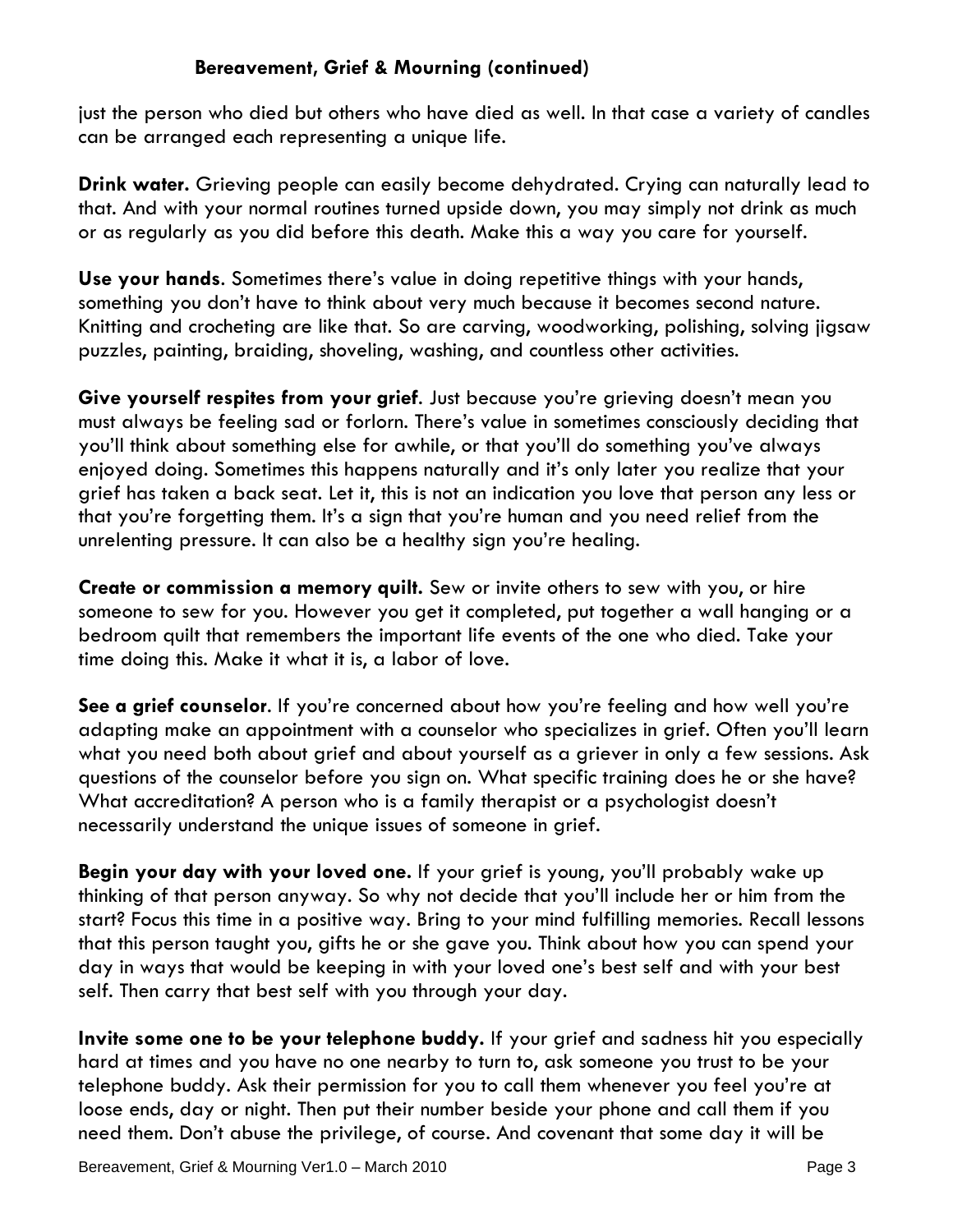payback time – someday you'll make yourself available to help someone else in the same way you've been helped. That will help you accept the care you're receiving.

**Avoid certain people if you must.** No one likes to be unfriendly or cold. But if there are people in your life who make it very difficult for you to do your grieving then do what you can to stay out of their way. Some people may lecture you or belittle you.

**Donate their possessions meaningfully.** Whether you give your loved one's personal possessions to someone you know or to a stranger, find ways to pass these things along so that others might benefit from them. Family members of friends might like to receive keepsakes. They or others might deserve tools, utensils, books or sporting equipment. Philanthropic organizations can put clothes to good use. Some wish to do this quickly following the death, while others wish to wait awhile.

**Donate in the other's name.** Honor the other's memory and spirit by giving a gift or gifts to a cause the other would appreciate. A favorite charity? A local fundraiser? A building project? Extend that person's influence even further.

**Take a yoga class.** People of almost any age can do yoga. More than conditioning your body, it helps you relax and focus your mind. It can be woven into a practice of mediation. It's a gentle art for that time in your life when you deserve gentleness all around you.

**Connect on the Internet.** If you're computer savvy, search the Internet. You'll find many resources for people in grief, as well as the opportunity to chat with fellow grievers. You can link up with others without leaving your home. You'll also find more to expand your horizons as a person who is beginning to grow.

**Speak to a clergyperson.** If you're searching for answers to the larger questions about life and death, religion and spirituality, consider talking with a representative of your faith, or even another's faith. Consider becoming a spiritual friend with another and making your time of grieving a time of personal exploring.

**Read of how others have responded to a loved one's death**. You may feel that your own grief is all you can handle. But if you'd like to look at the ways others have done it, try: • Beyond Grief: A Guide for Recovering from the Death of a Loved One by Carol Staudacher • Grief's Courageous Journey by Sandi Caplan and Gordon Lang • The Grief Recovery Handbook: The Action Program for Moving Beyond Death, Divorce, & Other Losses by James & Friedman • A Grief Observed by C.S. Lewis • Widow by Lynn Cane • When Good-Bye Is Forever by John Bramblette • Men and Grief by Carol Staudacher or • Nichlas Wolterstorff's Lament for a Son. There are many others. Check with a librarian.

**Learn about your loved one from others.** Listen to the stories others have to tell about the one, who died, stories you're familiar with and those you've never heard before. Spend